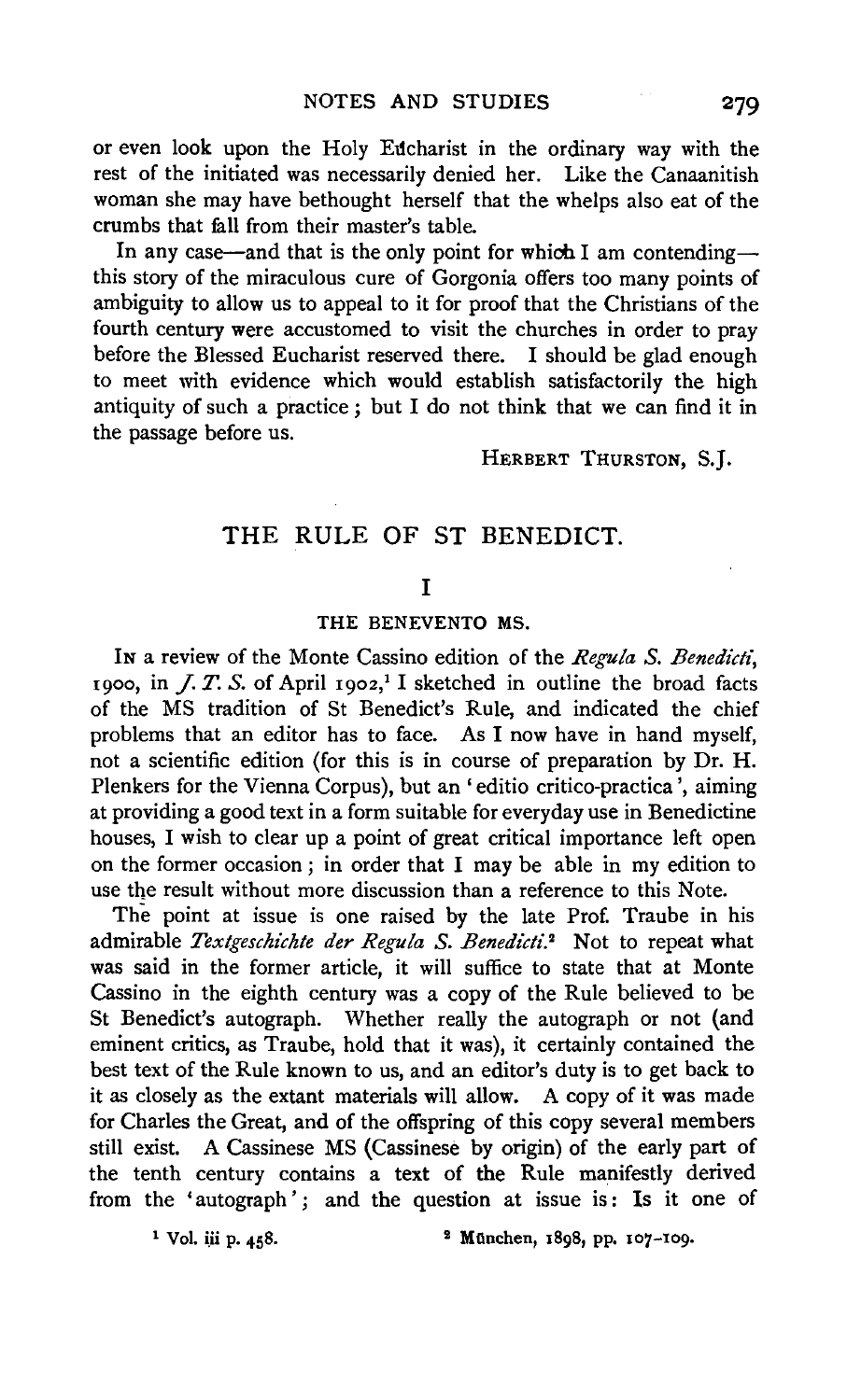### **28o THE** JOURNAL OF THEOLOGICAL STUDIES

the 'Carolingian group', i. e. of the group derived from Charles's copy ; or does it go back to the ' autograph ' by an independent line of descent ?-a question manifestly of primary importance for the textual criticism of the Rule. The presumption would be that this MS represents an independent Monte Cassino tradition; but in my previous article the reasons were summarized which induced Traube to surmise that it also is a member of the Carolingian group, and so of no independent critical value.<sup>1</sup> It was explained also that the verification of Traube's surmise depends on the textual relationship between the copy of the Rule contained in this Cassinese MS, and that contained in a Benevento  $MS$  of the same date ('Saec. ix-x'), now Barberini xi 64, in the Vatican Library.

I have obtained photographs of cc. 7, 8, 9 of the Rule in the Barberini MS, material amply sufficient for the investigation in hand. I find that, as might be expected from the other contents of the volume, the Barberini MS presents a Carolingian text of the Rule, but in a very contaminated form, having in a high degree undergone that process of correction whereby the later scribes eliminated the Low Latin element and other irregularities of the text as St Benedict wrote it, thus producing the 'Textus Receptus' now in use.<sup>2</sup> This process is discernible also in the Cassinese MS, but in a far less degree. But the process of correction appears to be quite different in the two MSS, so as not to suggest any near relationship—indeed so as to suggest quite the opposite. To shew that this is so, is the object of the present Note. The following symbols will be employed  $:$ --

 $Carl$  = reconstructed text of Charles the Great's copy of the 'autograph'; and so presumably the text of the 'autograph' itself.

 $\textit{Cass} = \text{Cassinese MS } 175$ .

 $Barb =$  Barberini MS xi 64, now numbered 421.

 $T. R. = Textus$  Receptus, which had been formed by the ninth century, and even earlier.

(1} In c. 7 (towards beginning of First Degree of Humility} we read:

*Carl* et custodiens se omni hora a peccatis et vitiis, id est cogitationum, linguae, manuum, pedum, vel voluntatis propriae, sed et desideria carnis.

Here the grammar is at fault, $3$  and T.R. corrects it by adding at the end *amputare festinet. Barb* has this correction, but not *Cass.* 

 $(2)$  In c. 8  $(\text{fin.})$ :

<sup>1</sup> Art. *ut supra* pp. 462, 463.<br><sup>2</sup> See my article, 'The Text of St Benedict's Rule ', *Downside Review*, Dec. 1899.<br><sup>3</sup> Traube's suggestion, to read *sedet* (from *sedare*), is unconvincing and inad-

missible.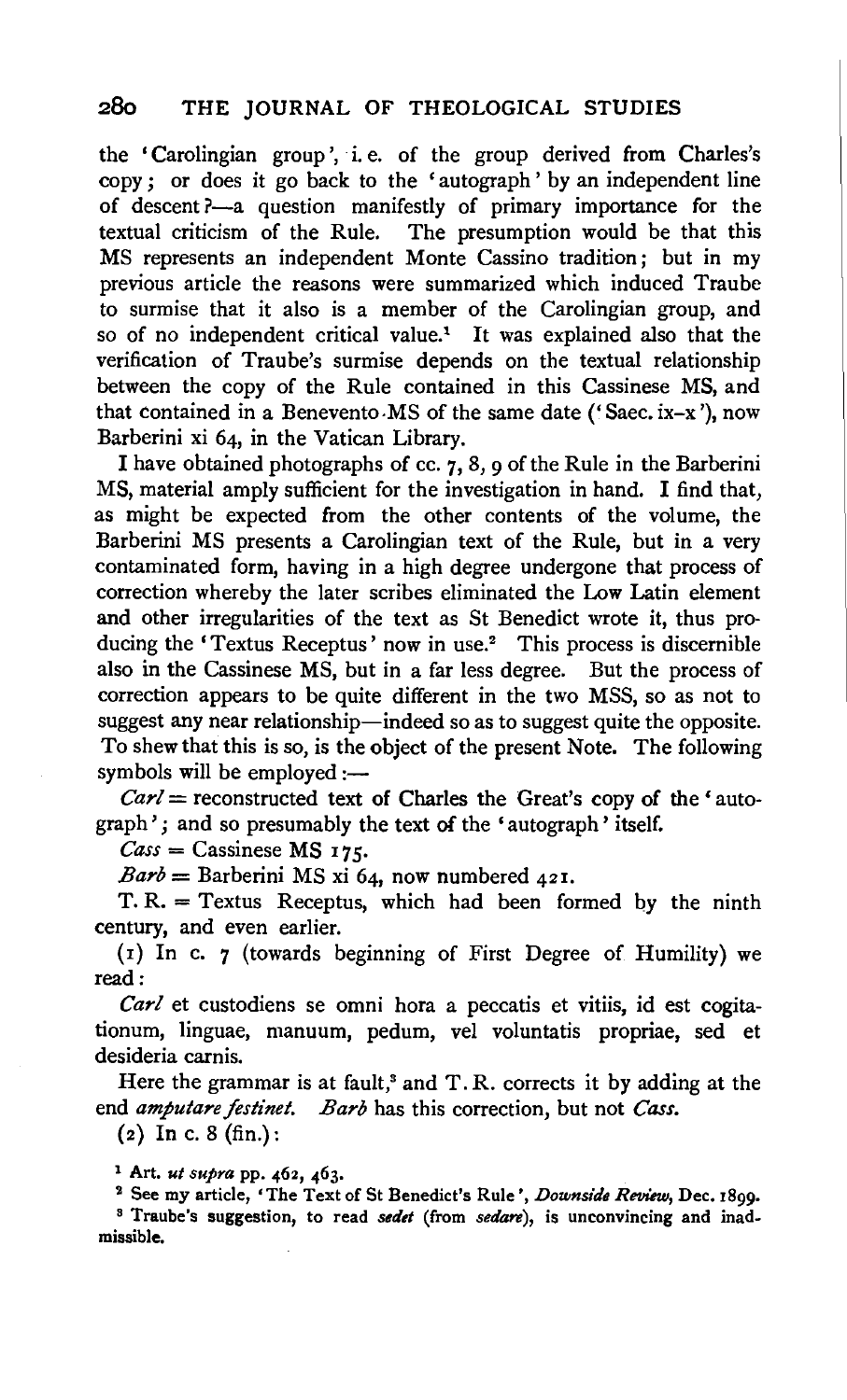*Carl* sic temperetur hora, ut Vigiliarum Agenda parvissimo intervallo, quo fratres ad necessaria naturae exeant, mox Matutini . . . subsequantur.

Here *Agenda* is a noun ( $=$  a canonical office, v. Du Cange) and is governed by *subsequantur:* 'let the hour be so regulated that Matins (i.e. Lauds) may follow the office of Vigils after a short interval.'

T. R. corrects as follows :- sic temperetur hora Vigiliarum agenda, ut parvissimo intervallo, quo ... exeant, custodito, mox Matutini ... subsequantur.

Here *agenda* is turned into a sort of gerundive agreeing with *hora,*  translated usually' the hour for saying the Vigils'. This is in reality by no means an improvement grammatically.

*Barb* agrees with T. R. ; *Cass* with *Carl.* 

 $(3)$  In c. 9 (init.):

*Car!* Hiemis tempore suprascripto inprimis versu tertio dicendum : Domine, labia mea aperies ... ; cui subiungendus est tertius psalmus.

T. R. brings the passage into conformity with later usage, whereby the Vigils, like all the other offices, began with *Deus in adiutorium,*  thus: $-$ 

Hiemis tempore, praemisso inprimis versu : Deus in adiutorium meum intende ... in secundo dicendum : Domine, labia mea, &c.

Here again *Cass* agrees with *Carl* (but has *versum* and *dicmdum est)* ; *Barb* agrees with T. R.

More significant are the cases in which the process of correction is discernible in both *Cass* and *Barb,* but has been carried out not on quite the same lines.

(4) In c.  $7$  (First Degree of Humility, init.):

*Car!* Semper sit memor omnia quae praecepit Deus, ut qualiter et contemnentes Deum gehenna de peccatis incendat, et vita aeterna, quae timentibus Deum praeparata est, animo suo semper evolvat.

T. R. reads: in gehennam de *(al* pro) peccatis incedunt *(al* incidunt), and corrects *omnia* into *omnium* and *vita aeterna* into *vitam aeternam.* 

*Cass* tallies exactly with *Carl,* except that it has *omnium. Barb*  retains *omnia*, but has *vitam aeternam*; and it reads: *in gehenna in peccatis incedat.* 

 $(5)$  At beginning of c. 7 St Benedict quotes Ps. cxxx  $\boldsymbol{z}$ :

*Car!* Si non humiliter sentiebam, si exaltavi animam meam. Sicut ablactatum super matrem suam, ita retribuis in anima mea.

The Clementine Vulgate is: Si non humiliter sentiebam, sed exaltavi animam meam : sicut ablactatus est super matre sua, ita retributio in anima mea.

There has always been a tendency to assimilate the text to this form, and *Cass* and *Barb* both exhibit traces of this tendency. They both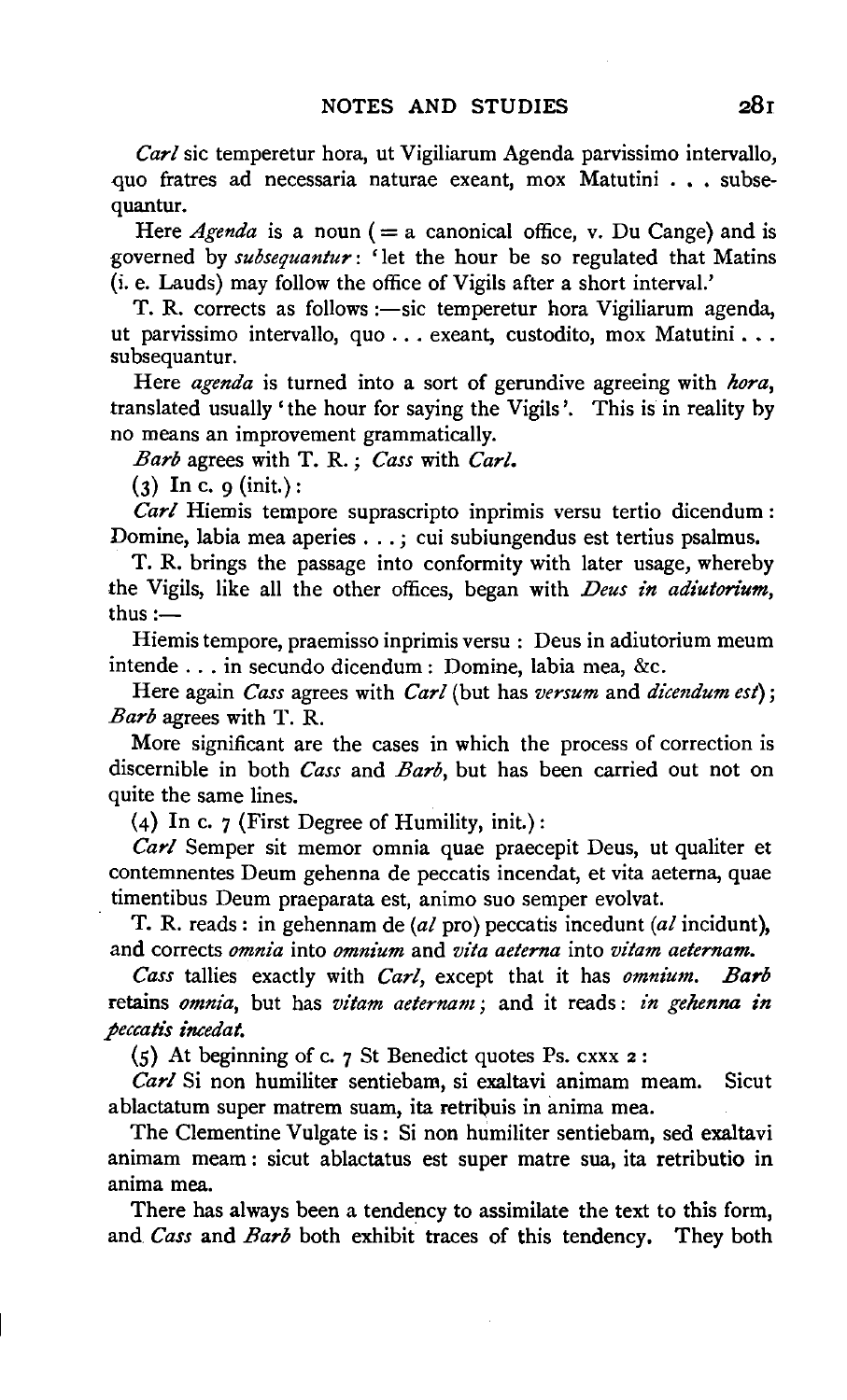read *ablactatus* (and they both have *in animam meam*, with many other MSS). But *Cass* has *sed* and *matre sua;* whereas *Barb* retains *st'* and *matrem suam,* but reads *retribues* (with many other MSS, and probably the T. R. reading).

(6) In c. 7 (at middle of First Degree of Humility) St Benedict uses a combination of Prov.  $x \nmid z \in \text{and } x \nmid y \in z$ , as follows:-

*Car!* Sunt viae quae videntur ab hominibus rectae, where *ab* represents LXX  $\pi a \rho \dot{a}$ , O. L.  $a \rho u d$  (see Traube *op. cit.* **13**).

This passage has been corrected in the later MSS in a twofold manner : either *ab* has been omitted ; or *videntur* has been turned into *putantur. Cass* adopts the first correction, *Barb* the second. As the two MSS are of about the same date  $( \pm 900)$ , this seems to afford positive evidence of their independence of each other.

It is the case that *Cass* and *Barb* are members of the same family of MSS, that which has descended from the Cassinese 'autograph'; but the evidence here recited all points to the conclusion that they are not closely akin—not brothers, but only distant cousins. In the section of closely akin--not brothers, but only distant cousins. *Barb* at my disposal, covering 300 lines of the text in the Monte Cassino edition, I have detected nothing that points the other way; and, did a close relation exist between the two MSS, it would surely reveal itself in so considerable a portion of the text.

Traube's surmise as to the origin of *Cass,* that it is one of the MSS derived from *Car!,* was based on the expectation that the copies of the Rule in *Cass* and *Barb* would prove to be closely related, even twin texts. This expectation was based, not on any examination of the text, for Traube had not seen *Barb,* but on the similarity of the other contents of the two MSS. It was only a surmise awaiting verification ; and now that the case has been tested, it is found not to be justified by the facts.

It hardly need be pointed out that the close resemblance of *Cass* to *Carl* affords no reason whatever for supposing that *Cass* is derived from *Car!;* it means no more than that they both faithfully reproduced the text of the 'autograph '. Of course what has been brought forward does not precisely *prove* that *Cass* is not derived from *Car!:* it only removes the one specific reason that has been alleged for suspecting that it was. Thus we must fall back on the general likelihood of the case. In my former contribution (already referred to) I shewed that all the circumstantial evidence favours the presumption that the Cassinese monk who wrote *Cass* used a MS of the Rule embodying the domestic tradition of the text.

Thus it may be taken that the 'autograph' is now represented not only by the Carolingian group of MSS derived from *Carl,* but also by a Cassinese group, the protagonist of which is *Cass,* that goes back to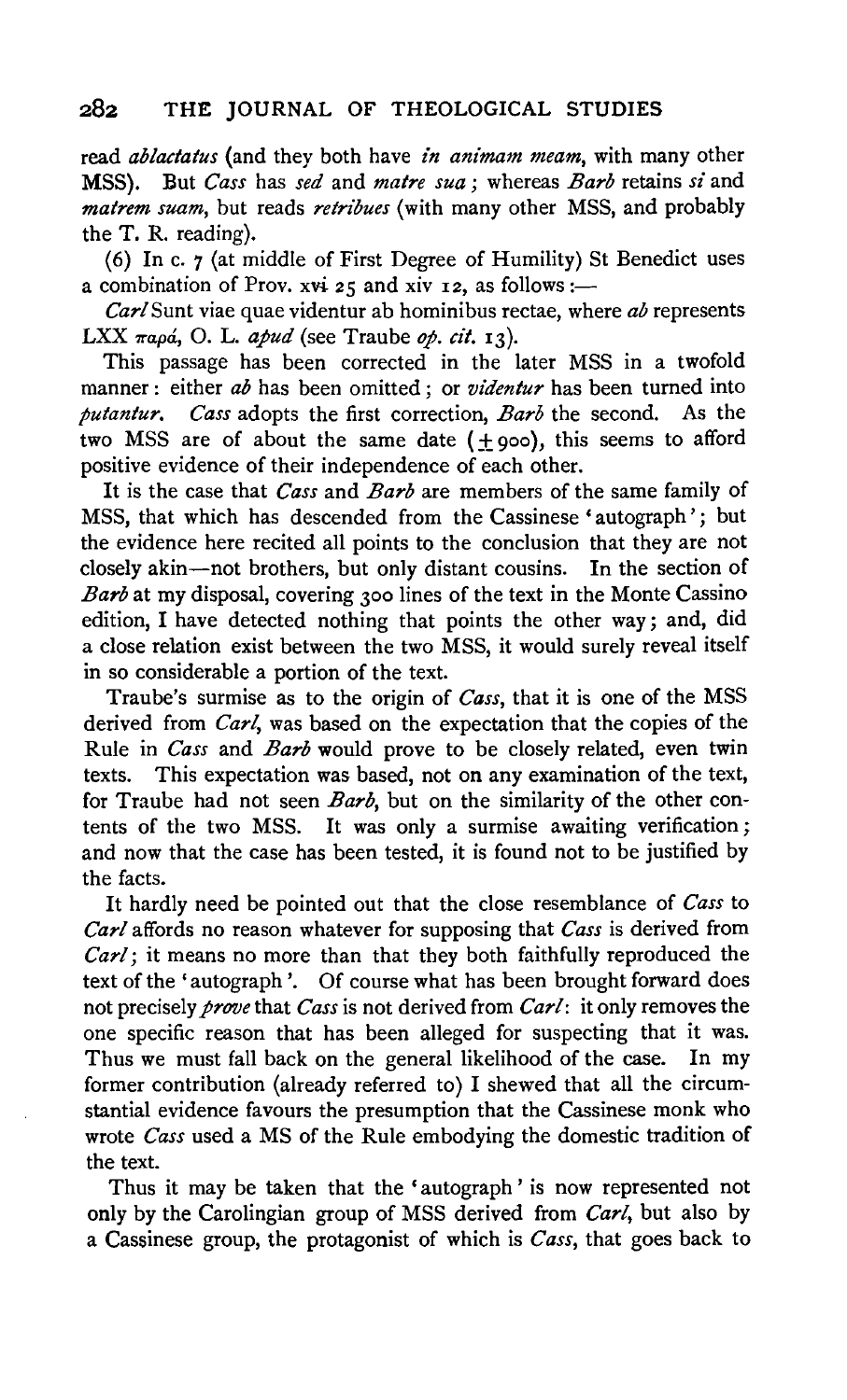the ' autograph' independently of *Carl.* Consequently the editor of the Rule will be justified in regarding *Cass* as a witness to the Cassinese tradition of the text of the 'autograph', independent of, and collateral with, *Car/.* 

11

#### ST BENEDICT AND THE *DUAE VIAE.*

The fourth chapter of St Benedict's Rule, entitled ' Quae sunt instrumenta bonorum operum', is a list of seventy-three moral precepts, or fundamental maxims of Christian conduct. It has been maintained that they are in large measure based on the early document the *Duae*  Viae, which forms the first half of the *Didache*. As one of the features of my edition of the Rule will be an attempt to indicate St Benedict's sources, I wish to investigate the question thus raised, and to ascertain whether, and how far, St Benedict was indebted to this work. From the nature of the case attention may be confined to the Latin evidence.

The chief definite tangible reason for supposing that St Benedict was indebted to the *Duae Viae* is the form in which, in three places, he cites the 'Golden Rule'. His ninth Instrument in c. iv is:

' Et quod sibi quis fieri non vult, alio ne faciat.'

Similarly cc. lxi and lxx end with the words :

' Quia scriptum est : Quod tibi non vis fieri, alio<sup>1</sup> ne feceris.'

The latter is manifestly the more formal citation. In Matt. vii 12 (and the parallel passage, Luke vi  $31$ ) the Golden Rule is given in the positive form :

'Omnia ergo quaecunque vultis ut faciant vobis homines, et vos facite illis.'

But in the *Didache* (i 2) it is found in St Benedict's negative form:

' Omne autem quod tibi fieri non vis, alio non feceris ' (Latin version, ed. Schlecht).

Also in the *Didascalia* (ii) :

' Quod tibi fieri ab alio non vis, tu alio ne feceris ' (Latin version, ed. Hauler).

It has been supposed that here there is a definite instance of St Benedict's dependence on the *Didache.* But the negative form of the Golden Rule may be traced back ultimately to one of two Biblical sources.2

<sup>1</sup>*Alio* is a well-recognized dative form (see *Thesaurus Linguae Latinae).* 

<sup>2</sup> The instances cited in the ensuing investigation are taken from Sabatier, Wordsworth and White, and Funk's long note on p. 4 of his edition of the *Didache: Doctrina XII Apostolorum,* 1887.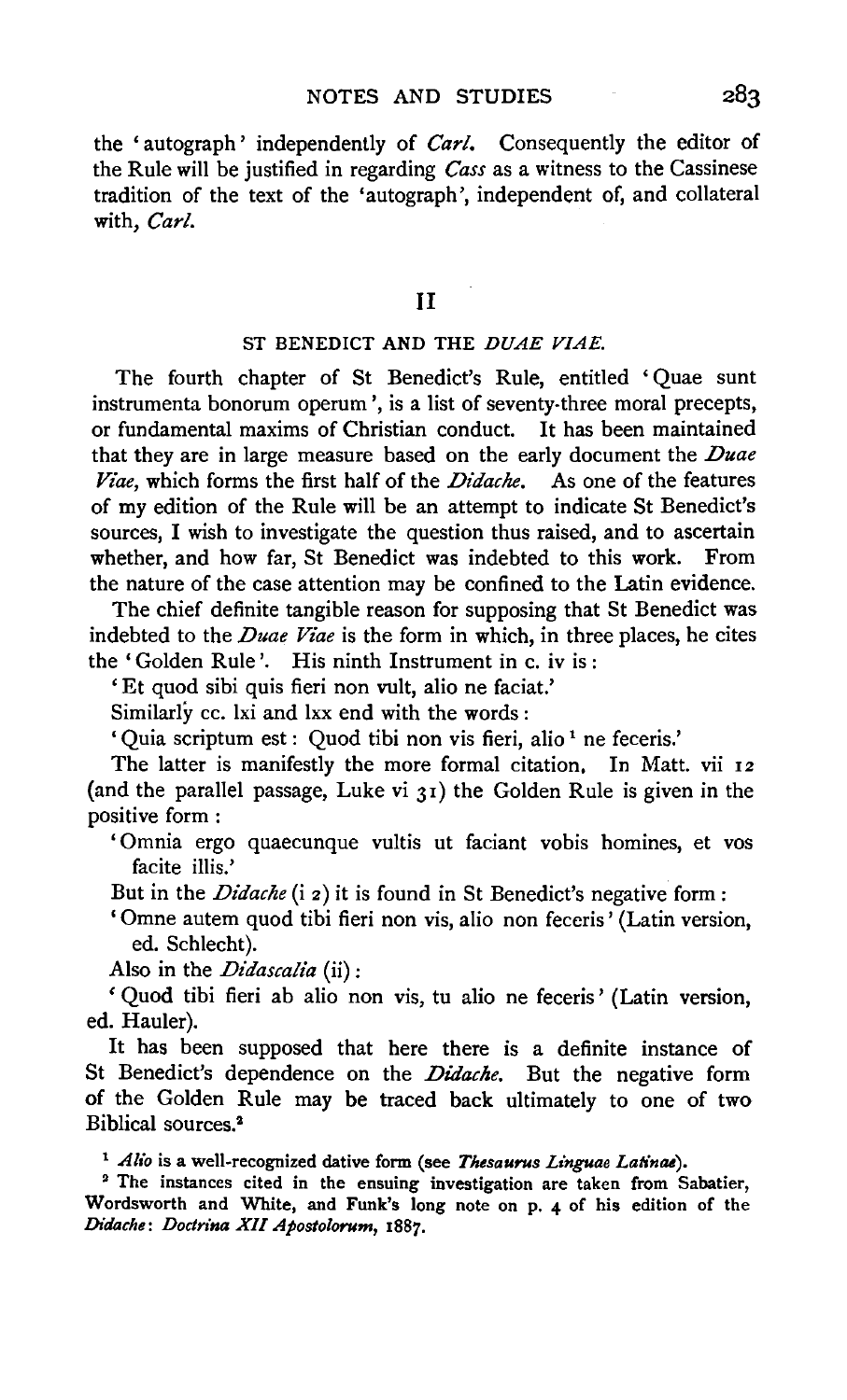$(1)$  Tobias iv 16  $(15)$ :

0. L. 'Et quod oderis, alio ne feceris': *or* 'quod oderis fieri tibi, non facias alio '.

Vg. 'Quod ab alio oderis fieri tibi, vide ne tu aliquando alteri facias.'

(2) A 'Western' addition to the Apostolic Decree, Acts xv 20 and 29. For 20 Wordsworth and White cite of Latin authorities only Cod. Bezae and the Armagh MS, and Irenaeus. But in 29 they cite a number of Latin authorities. The MSS, except Cod. Bezae, agree in the following text :

'Et (ea) quae vobis fieri non vultis, aliis ne feceritis.'

Cod. Bezae reads :

' Et quaecumque non vultis vobis fieri, alii ne feceritis.'

Verse 29 is quoted by Iren. (iii  $12$ ): 'quaecumque non vultis fieri vobis, aliis ne faciatis'; by Cyprian (Test. iii 119): 'quaecumque vobis fieri non vultis, alio *(al.* alii, aliis) ne feceritis'; and by Caspari's 'Auctor pelagianus ' in the same form as Cyprian.

Moreover the negative Golden Rule occurs in various places as a maxim not referred to any source. The following Latin instances are prior to St Benedict :

Lampridius in Vita Alexandri Severi, c. 51: '. . . a quibusdam sive Iudaeis sive Christianis audisset . . . : Quod tibi fieri non vis, alteri ne feceris. Quam sententiam usque adeo dilexit ut et in palatio et in publicis operibus perscribi iuberet.' '

Augustine *Serm. de Symbolo* ii 6 :

' Lex ista est generalis : Quod tibi non fieri vis, alii ne feceris.' Paulinus of Nola,  $E_p$ . xxxii 9:

' ... illa regula qua praescribitur quod tibi *(al.* tu) nolueris, alii ne feceris.'

Valerianus of Cemele *Hom.* xiii 7:

' ... respicientes ante omnia ad illam sententiam quae dicit : Quod tibi non vis, alio ne facias.'

A Christian epitaph in Iulia Concordia (Porto Gruaro, in Venetia) cited by De Rossi *(Bollettino,* I874, p. 137) concludes:

'Scriptum est: Quod tibi fieri non vis alio ne feceris.'

Lastly, in the *Clementine Recognitions* viii 58 we find:

'Omnis propemodum actuum nostrorum in eo colligitur observantia, ut quod ipsi pati nolumus, ne hoc aliis inferamus.'

These instances shew that the saying under discussion was widely current and well known as a maxim or proverb of Christian conduct. St Benedict may have cited it from some Biblical text either of Tobias or of the Acts; or he may merely have repeated a proverbial saying in common use. The fact that he introduces it in c. lxi, with the formula ' Scriptum est', is no proof that he took it from the Bible ; because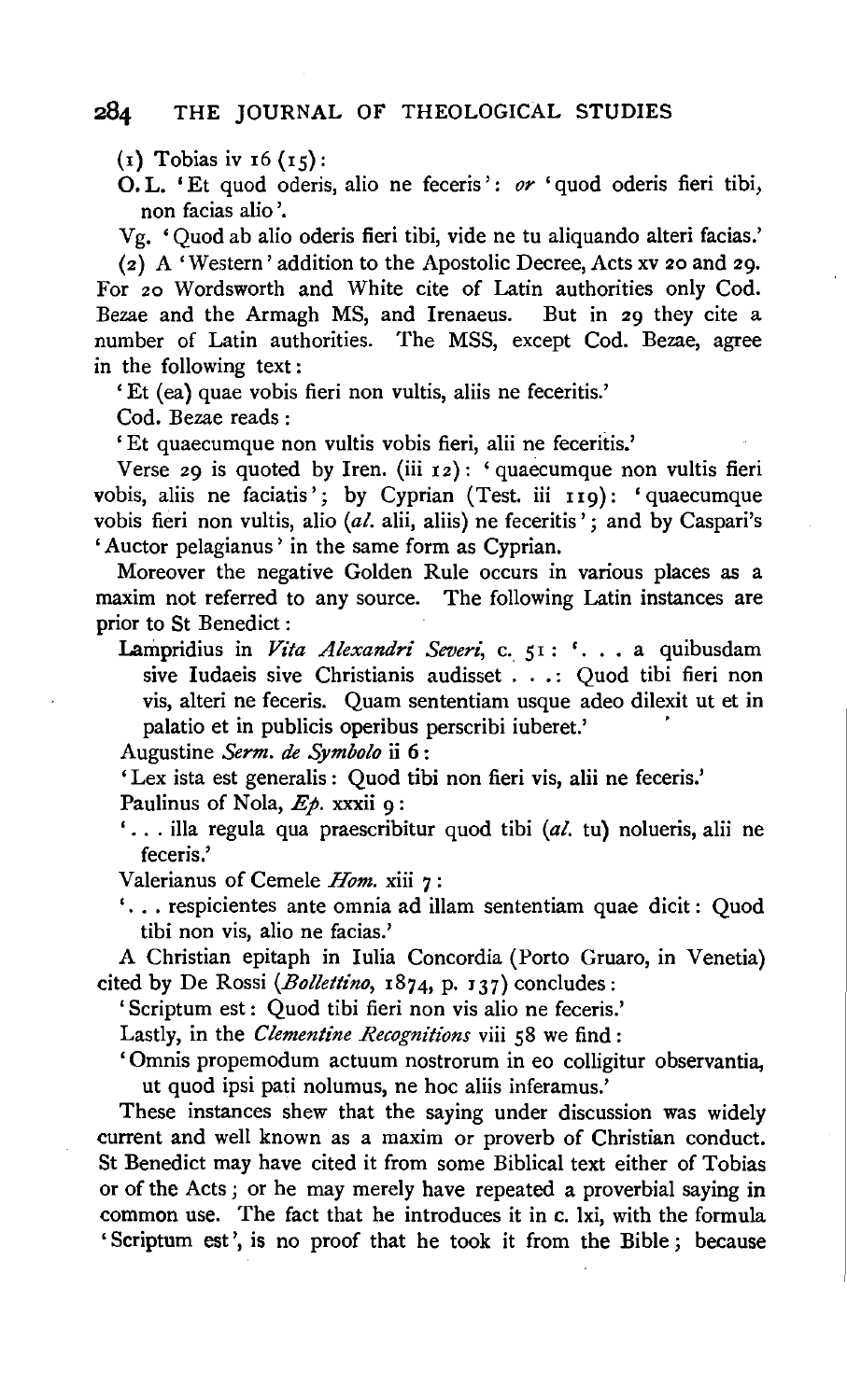jn c. vii he introduces with the same formula, 'scriptum est', and even with the formula 'dicit Scriptura', sayings which are in no sense whatever biblical. St Benedict knew the Bible very well ; but in days when there were no Concordances, it must have been natural to attribute to the Bible anything that seemed to have a Scriptural ring.<sup>1</sup>

However, in the light of the evidence here adduced, it may safely be concluded that the presence in St Benedict's Rule of the words ' Quod tibi non vis fieri, alio non feceris ' affords no ground whatever for the supposition that St Benedict was acquainted with the *Didache* or the *Didascalia* in any of their forms.

Dr Joseph Schlecht, the discoverer and editor of the early Latin version of the first part of the *Didache*, or the *Duae Viae*,<sup>2</sup> in his subsequent tractate *Die Apostellehre in der Liturgie der Katholischen Kirche*,<sup>3</sup> puts forward the view that St Benedict's fourth chapter, 'Quae sunt instrumenta bonorum operum', as a whole is derived from the *Didache* (pp. 86-go). These instruments (as has been said) are a collection of some seventy-three fundamental precepts of Christian, or indeed of natural, ethics. That there should be a considerable resemblance in subject-matter between it and the *Duae Viae*, also a collection of ethical precepts, of things to be done or avoided, largely based on Scripture, is from the nature of the case inevitable : indeed, in the circumstances the actual parallels are surprisingly few-out of St Benedict's seventy instruments, to hardly a dozen can any kind of even seeming parallel be adduced from the *Didache.* Schlecht prints out in parallel columns St Benedict's Instruments and the passages of the Greek Didache which he suggests were their ultimate source.<sup>4</sup> Both documents commence with the Two Great Commandments, as was surely but natural in any epitome of Christian morality; and here (so far as I can see) the resemblance begins and ends. It is necessary to give a few samples of the parallelisms :

Saeculi actibus se facere alienum ; nihil amori Christi praeponere; iram non perficere; iracundiae tempus non reservare ; dolum in corde non tenere; pacem falsam non dare ; caritatem non derelinquere.

'Απέχου τῶν σαρκικῶν καὶ σωμα- $\tau$ ικών έπιθυμιών, i 4.

Mη γίνου όργίλος, μηδε ζηλωτής μηδέ έριστικός μηδέ θυμικός, iii 2.

Ου λήψη βουλήν πονηράν κατά τού πλησίον σου, ii 6,

<sup>1</sup> Other instances are cited from Augustine, Gregory the Great, and even Bernard.<br><sup>2</sup> *Doctrina XII Apostolorum* (Freiburg im Breisgau: Herder, 1900).<br><sup>3</sup> *Ibid.* 1901.

4 He gives the Greek, not the Latin, because several occur in the portions of the Greek text not found in the Latin version.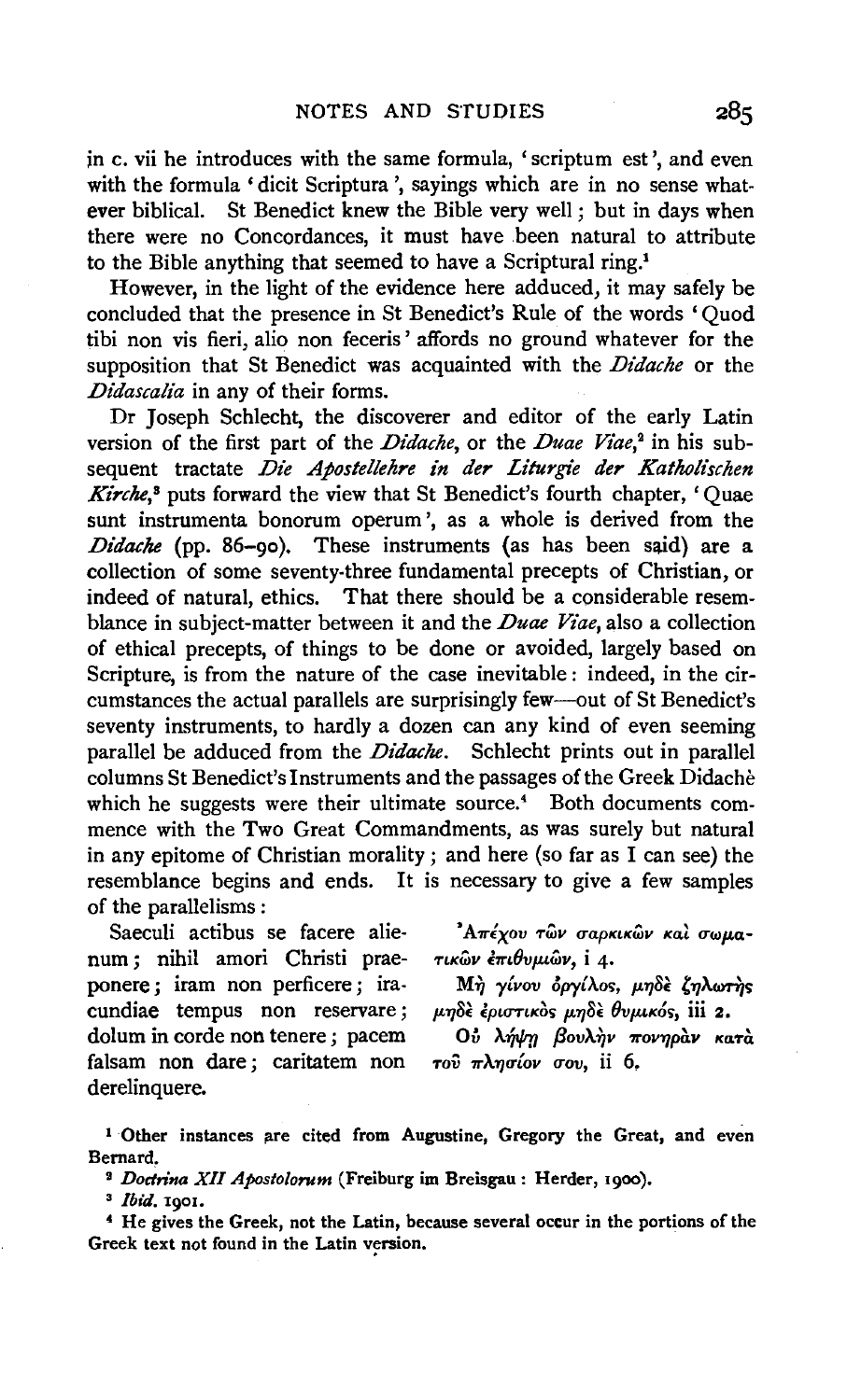## 286 THE JOURNAL OF THEOLOGICAL STUDIES

This is a fair specimen of the parallelisms relied upon by Schlecht in support of his theory : another is given below. In my judgement they afford no ground for suspecting any relation between St Benedict and the *Didache.* After carefully going through the whole, I do not perceive a single case that calls for special mention, now that the negative form of the Golden Rule (Instrument 9) has been eliminated from the discussion. Nor is there any structural parallelism in the \_ order in which the precepts occur; for, as may be seen in the above piece, those in the right-hand column are taken from the *Didache*  up and down, and are pieced together in utter disorder. It is true that Schlecht postulates as St Benedict's source a recension of the *Didache* different from any of those known to us : but this is to place the matter outside the range of scientific investigation.

Another issue raised by Schlecht should be dealt with here. Traube prints from a Vatican MS a document entitled ' Instrumentum magnum bonorum operum '.1 It stands in a miscellaneous collection of sermons made by a priest, Agimundus, in the seventh or eighth century. Traube regards it as chapter iv of St Benedict's Rule, generalized by the modification of a few specifically monastic passages. Schlecht, on the other hand, sees in it an independent earlier document used by St Benedict. He holds that this is the document directly derived from the *Didache,*  and the reasons he assigns for its priority to St Benedict's text are that 'many sentences from the *Didache* are found in it, but not in St Benedict ; while others are in a more original form '. We must examine the instances he gives in support of this contention.

( 1) In St Benedict we read :

'Non esse superbum; non vinolentum; non multum edacem; non somnolentum ; non pigrum ; non murmuriosum ; non detractorem.'

In Agimund the passage is the same, except that it has 'non violentum ; non multum mendacem '.

The following piece from the *Didache* is cited as the source :

Tέκνον μου, μη γίνου ψεύστης ... μηδε φιλάργυρος, μηδε κενόδοξος ...  $\mu$ ή γίνου γόγγυσος... $\mu$ ηδε αυθάδης μηδε πονηρόφρων (iii 5, 6).

The only correspondences with St Benedict's text are  $\gamma \delta \gamma \gamma \nu \sigma o s$  and  $a\hat{v}\theta\hat{a}\hat{b}\eta s$  (translated superbus in Tit. i 7). With Agimund's text there is the additional correspondence of ψεύστης with *mendacem*, and it is on this that Schlecht relies. But, apart from the theory that the Latin piece is derived from the *Didache,* would it be supposed that 'non multum mendacem' is a more primitive reading than 'non multum edacem ', especially when in c. xxxiii of St Benedict's Rule we find 'non multum edax'. Again, when we recollect that in Tit. i 7 is read 'non superbum, non iracundum, non vinolentum ', we shall probably

1 Op. *cit.* p. 691 ; cf. p. 636.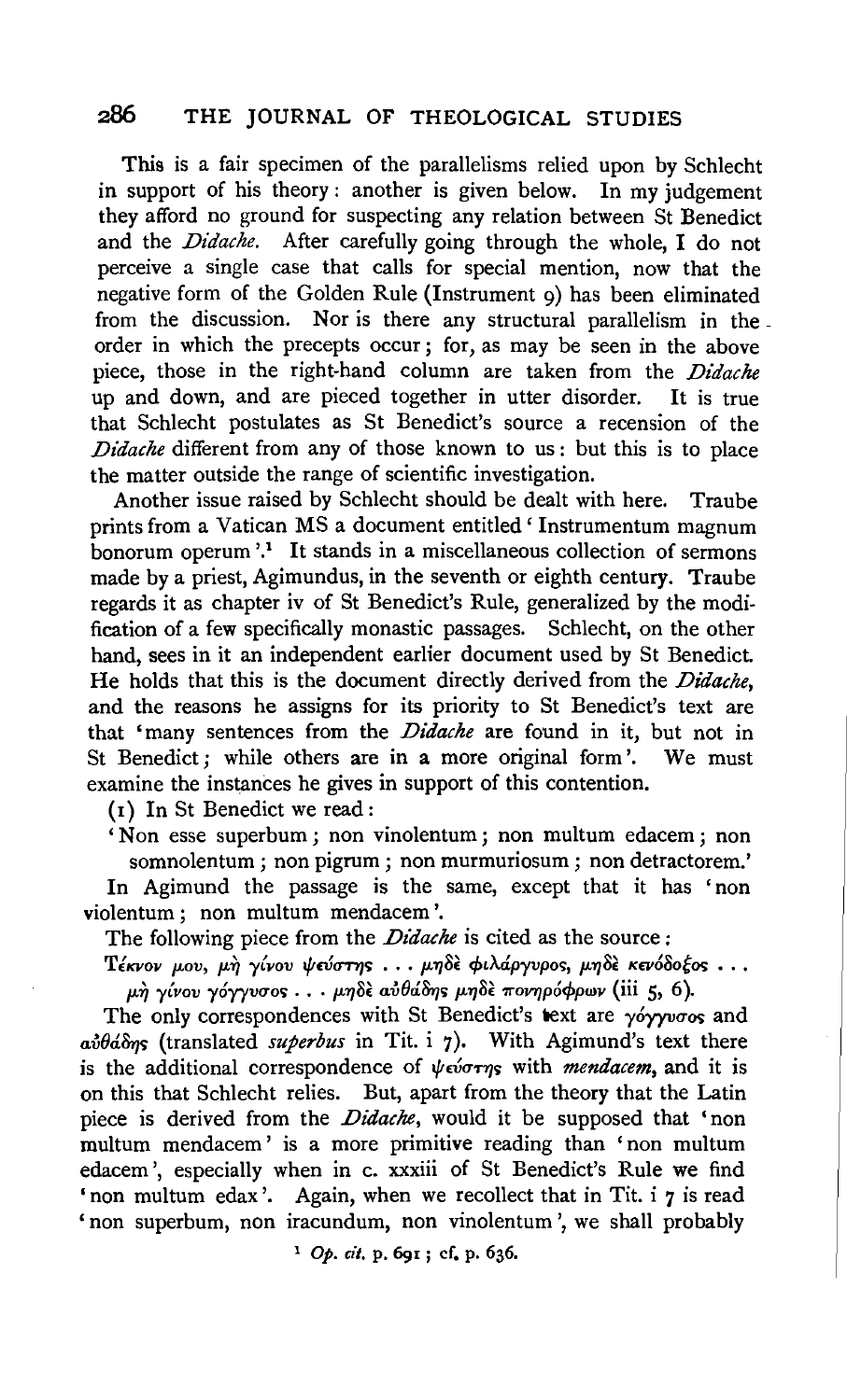be disposed to regard St Benedict's 'non esse superbum, non vinolentum' as the primitive reading, and Agimund's 'non violentum' as a corruption of it. Indeed the three, 'non vinolentum, non multum edacem, 'non somnolentum' hang so well together, that they are manifestly the true reading.

(2) St Benedict has as the first Instrument 'Dominum Deum diligere ex toto corde, tota anima, tota virtute'; Agimund 'Dominum Deum tuum dilige '. Schlecht regards the presence of *tuum* as an indication that Agimund's text is nearer to the *Didache* than is St Benedict's. But the *tuum* has been supplied from the familiar text, Mark xii 30, and its parallels, which was St Benedict's source. This view of the case is removed from the realm of mere probability when we observe (1) that Agimund inserts the pronoun also after *corde, anima, virtute*, as in these Gospel passages: and (2) that in the *Didache* the personal pronoun is not found at all, the Greek being  $\frac{d}{dx}$   $\frac{d}{dx}$   $\frac{d}{dx}$   $\frac{d}{dx}$   $\frac{d}{dx}$   $\frac{d}{dx}$   $\frac{d}{dx}$   $\frac{d}{dx}$   $\frac{d}{dx}$   $\frac{d}{dx}$   $\frac{d}{dx}$   $\frac{d}{dx}$   $\frac{d}{dx}$   $\frac{d}{dx}$   $\frac{d}{dx}$   $\frac{d}{dx}$   $\frac{d}{dx}$   $\frac{d}{dx}$   $\frac{d}{dx}$   $\frac{d}{dx}$   $\frac{d}{dx}$   $\frac{d}{dx}$  reference Ecclus. vii 32 is given, and which \_has no relation to the Gospel texts or to St Benedict's.

(3) St Benedict has 'non adulterari': Agimund 'non adulterare; non moechare '. But *moechari* is such a common word in the Latin Bible that it cannot be taken as an indication of a Greek source.

This exhausts the evidence adduced by Schlecht in support of the theory that Agimund's ' Magnum Instrumentum ' was the source of St Benedict's fourth chapter. For the rest, I have examined the few remaining places where Agimund's text differs from St Benedict's, and I can declare with confidence that they lend no countenance to Schlecht's thesis. Thus the internal evidence shews that Traube was right in treating Agimund's 'Magnum Instrumentum' as an extract from St Benedict's Rule.

And quite apart from such considerations of internal criticism, another broader reason militates against Schlecht's view. Agimund's text contains two of the characteristic readings wherein the Oxford MS and its allies differ from the MSS derived from the Cassinese 'autograph'.<sup>1</sup> Though in these particular cases it would be difficult to pass judgement, when the whole series of these readings, extending through the entire Rule, is considered, there can be no doubt that the readings of the ' autograph ' are the correct and original readings. On the former occasions on which I have written on this subject I expressed the opinion that the view is tenable which regards the text of the Oxford MS as representing a first redaction and the 'autograph' a second, both by St Benedict himself. But now, after spending a great deal of time in working at the text of the Rule, I unreservedly accept

<sup>1</sup> See my two articles referred to in the previous Note.